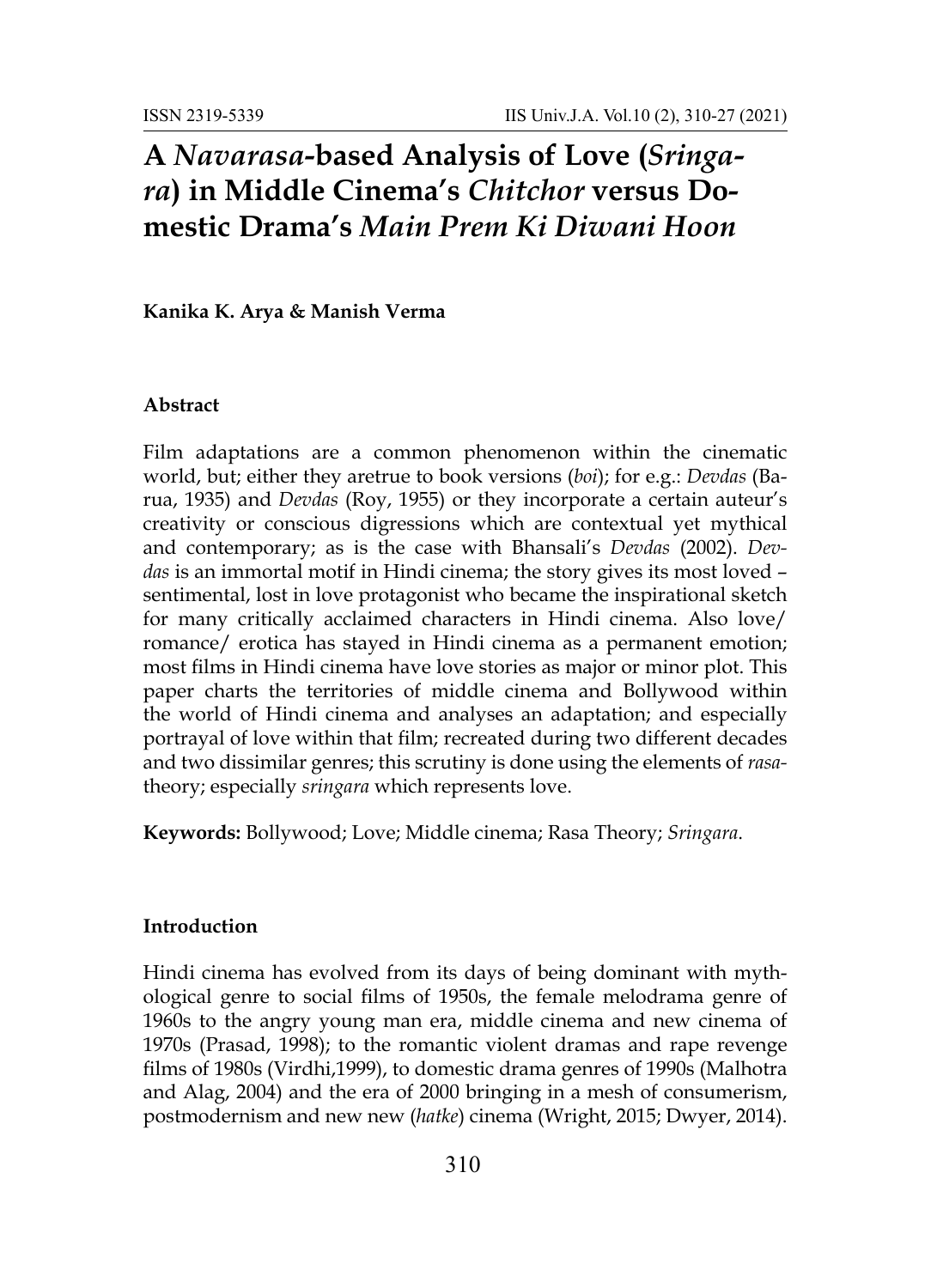Film as a new medium of entertainment arrived from west and though the colonial government wanted to establish the British Film industry in India but the *swadeshi* manifesto of Phalke (Rajadhakshya, 2016) drew the future of Indian film industry; which became a complex text created from influences of eastern and western literature, filmmaking techniques of world cinema especially Hollywood, mythology, folklore and music (*margi* and *desi*) of our country. Hindi films of the mass appeal stature are also known as *masala* films; which Gupta (2008, p.33) also professed as 'a patchwork quilt of genres'. These films have eluded much of Hindi films research since 1970s, the criticism of these films has been inflected with notions such as escapist cinema, female shown in a regressive way, disjointed narrative, stereotypical non psychological characters and lacking in experimentation and devoid of developmental agendas (Prasad,1998; Mishra, 2002; Virdi,1999; Banaji,2006; Derne,1999;2000).

It is noticeable in studies post 2000 that these films are critiqued from a psychological/cognitive approach and also through Indian performance art theories (Hogan, 2003,2008,2009; Schnieder,2009, Jones,2009; Roy 2012,2017). An interesting point to note about this cinema, contemporarily known as Bollywood (based on the concept of Bollywoodization by Rajadhakshya, 2003), is that though technology ,the creative thought of director , influences of international cinema, new ways of marketing and strategy are used by this film industry with a dynamic attitude; experimentation with narrative and characterization has been indulged in (Bose, 2014); but what it retains since its inception is the unique emotion laden portrayal of characters (*Bhava* infused), the para-diegetic tools (Hogan, 2008; Sarrazin,2008, Chakravorty, 2009) of song and dance and use of multiple plots and references from mythological texts (Booth,1995); thus giving the films of this cinema a unique character; making it a *rasa* infused performance.

## **Middle Cinema of the 1970s and the Domestic Drama Genre of the 1990s**

Hindi cinema was given a new direction by films like *Anand* (Mukherjee, 1971)*, Golmal* (Mukherjee, 1979) and *Chupke Chupke* (Mukherjee, 1975). Mukherjee portrayed common people in diverse circumstances. He created simple characters with 'complex moral dilemmas' (Krishnankutty, 2019). In *Chupke Chupke* (1975) he uses language to comment on hierarchy of class; and *Golmal* (1979) addresses unemployment among middle class with a satirical view of the urban middle class, their lifestyle and culture. Basu Chatterjee made films about common people and 'immortalized Mumbai onscreen' in *Chhoti si baat* (1976)*,Rajnigandha* (1974) and *Ba-*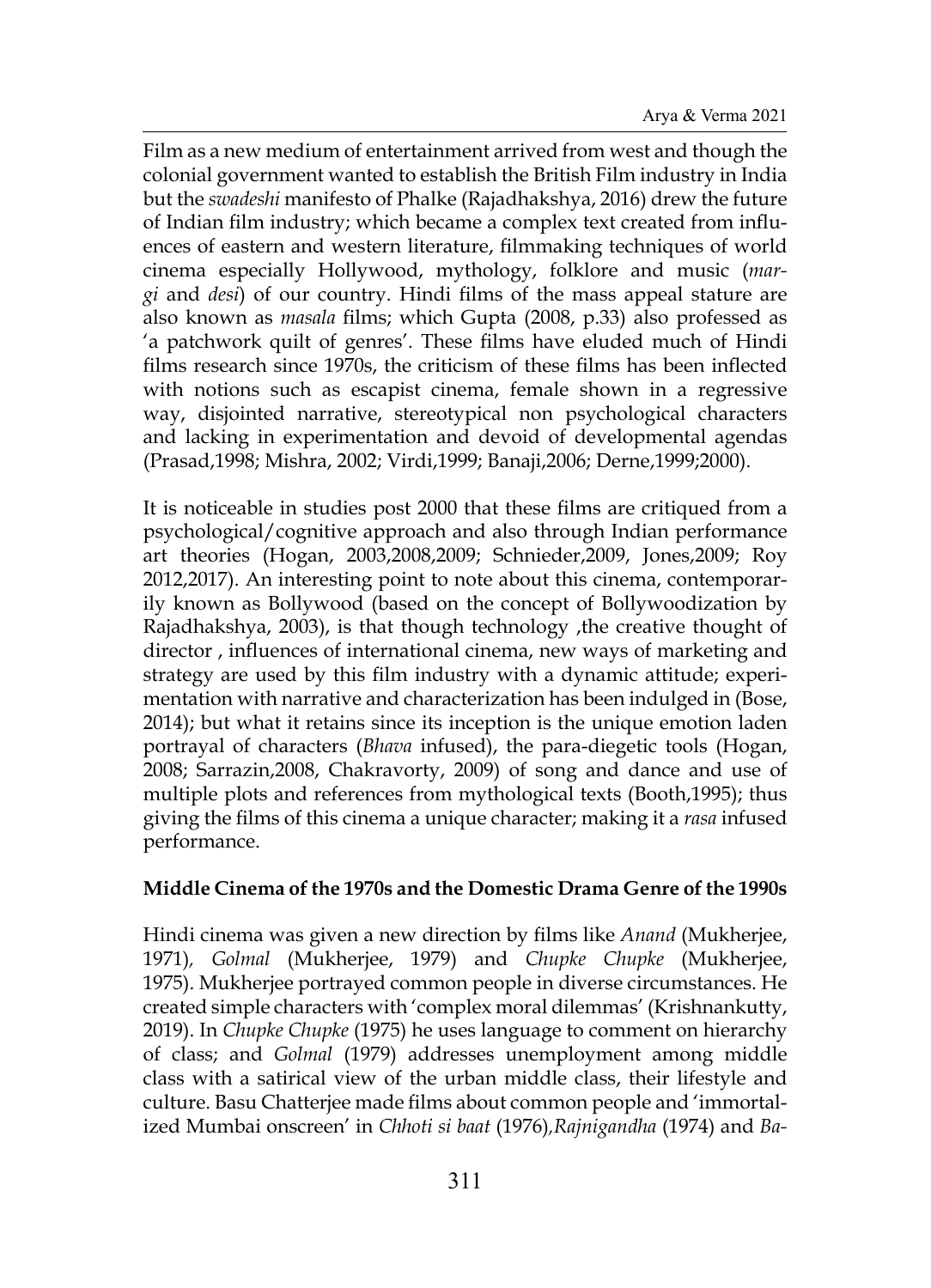*ton baton mein* (1979) (Bhatia, 2020). Middle cinema carved a niche between the mass appeal *masala* films and parallel cinema which also emerged during 1970s with the films of Sen, Benegal and Kaul. Says Bhatia:

> Chatterjee's films are often spoken of in terms of their simplicity, which belies his eye for striking images. Working with the great cinematographer KK Mahajan, he found a sort of poetry of the everyday in parks, verandahs, bus stops, movie theaters, office spaces, cafes. Since many of his films were set in Bombay, the city in the 1970s was immortalised in his films.

Poduval (2012) says that middle cinema gave bourgeois civility a sense of power and revamped masculine image through 'intertextual face off' between the angry and affable young man; the two contrasting images of Amitabh Bachchan as the angry young man and Amol Palekar as the pleasant one. It was a contrast to the 'masala social' of 1970s; these films projected the personal struggles of middle class, their dreams and an urban-cosmopolitan culture that they identified with, also infused with realistic shades, simplistic *mise en scene*, plain jane costumes and majorly Mumbai city scape was used. These films were relevant to the socio-politico and economic environment of the day; filmmakers Gulzar, Rajendra Singh Bedi and Basu Bhattacharya were the trendsetters of this genre of filmmaking.

Low-cost filmmaking, trained cast and crew, stars would work at low cost and even would experiment with roles according to story and directors' requirement; a niche market for these films cultivated. Market trends were considered and song and danced sustained, also use of melodrama and comic elements and use of 'cinematic self-reference' were identified with the middle Hindi cinema. A link was created between the modest genre of middle-class cinema, tele serials on Doordarshan in 1980s and the 'consumerist blockbusters of 1990s'.

1990s was the time of exposure and diasporic glory for Hindi cinema, what Rajadhakshya calls

*Pardes* (Ghai,1997), *Dilwale Dhulania Le Jayenge* (1995) and *Kuch Kuch Hota Hai* (1998)are films which were marketed towards the diaspora and the urban middle-class Indian. It showed aspirations of the new middle class and at the same time the rich nostalgia of Indian culture diaspora felt. Picturesque landscapes of Europe, the *sringara* laden song and dance sequences in perfect nature abound environs (Lutgendorf, 2005); actors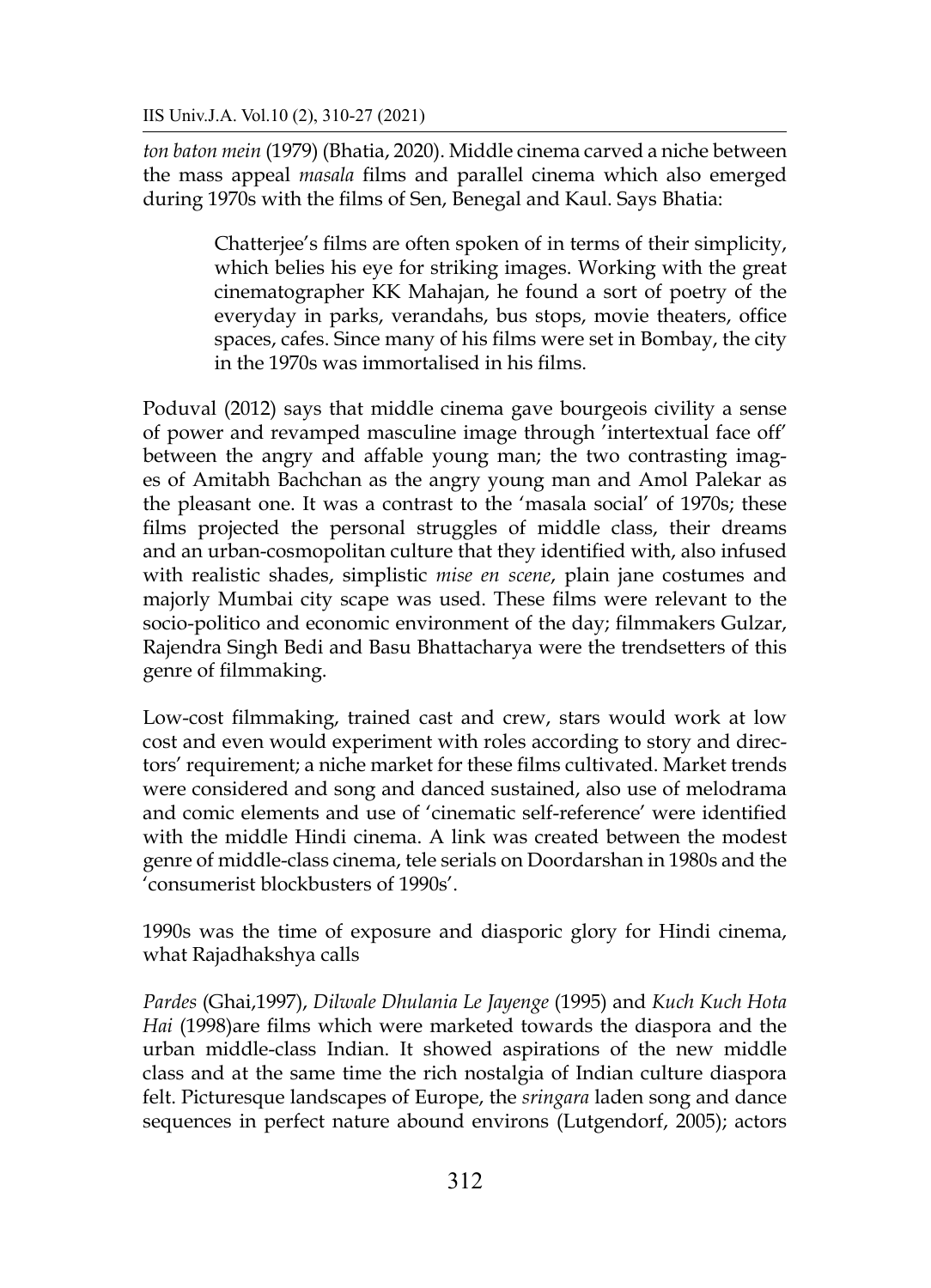young and with perfect beauty standards; the Indian villages shown as picturesque and with palatial homes; subaltern doesn't exist in this world. The world of Indian polity was Hindutva laden, the ideology sifted to television industry with shows like *Ramayana* (Sagar, 1987) and *Mahabaratha* (Chopra, 1988) ;and the imprints of this ideology could be seen in the domestic dramas mentioned above but infused with globalization and liberalization trends; rich NRIs, branded clothes, picturesque Europe as background for song and dance sequences; bulky well-toned men and their speed machines, women as perfect frail figures and white skinned inspired from the beauty standards of west (Dwyer, 2014; Mishra 2002; Malhotra and Alag 2004, Kriplani 2007, Dadhe 2009, Mubarki, 2018).

Bollywood is looked at as an ideological apparatus with films like DDLJ portraying neonationalist imaginary; capital driven phenomena encouraged; regional patriarchal festivals like *karvachauth* and *dandia* were popularized and cultural capital among Indians scattered around the world. Karan Johar's cinema became popular in overseas market; his films follow the conventions and industrial modes of Hindi cinema; melodrama, song and dance sequences, stars, dialogue but narrative principles follow the Hollywood model; romance is center of his films but 'romance within patriarchy' (Gopal, 2010; Mehta,2010). Another important observation made by Kriplani (2006) about the films from the decade of 1990s is that they created a trend of elaborate weddings and their documentation. Films like *Diwale Dulhania Le Jayenge* (1995), *Hum Aapke Hain Kaun* (1994), *Kuch Kuch Hota Hai* (1998) and *Hum Saath Saath Hain* (Barjatya,1999) are some examples. Embedded marketing and portrayal of affluent consumerist lifestyle has been prevalent in films of 1990s and has extended to films from 2000 onwards also. *Taal* has moments of romance where Coke plays an important character.

## **Objectives**

Hindi cinema holds a unique place amongst world cinema; it has a exclusive storytelling tradition which is created through the elements of classical and folk performance arts; mythological connotations and dwellings in the contemporary social, political and economic and cultural situation of the country (Booth, 1995; Hogan ,2008; Roy, 2012, 2017; Dwyer, 2014) but it also has chosen storytelling elements from world cinema; for e.g.: Bimal Roy choosing Italian Neorealism Filmmaking as choice for his art (SEPL Vintage, 2017) but engrained with Gandhian and Vedanta ideology at the core of his storytelling (Hogan, 2009); or Guru Dutt choosing the format of Hindi melodrama created by Raj Kapoor and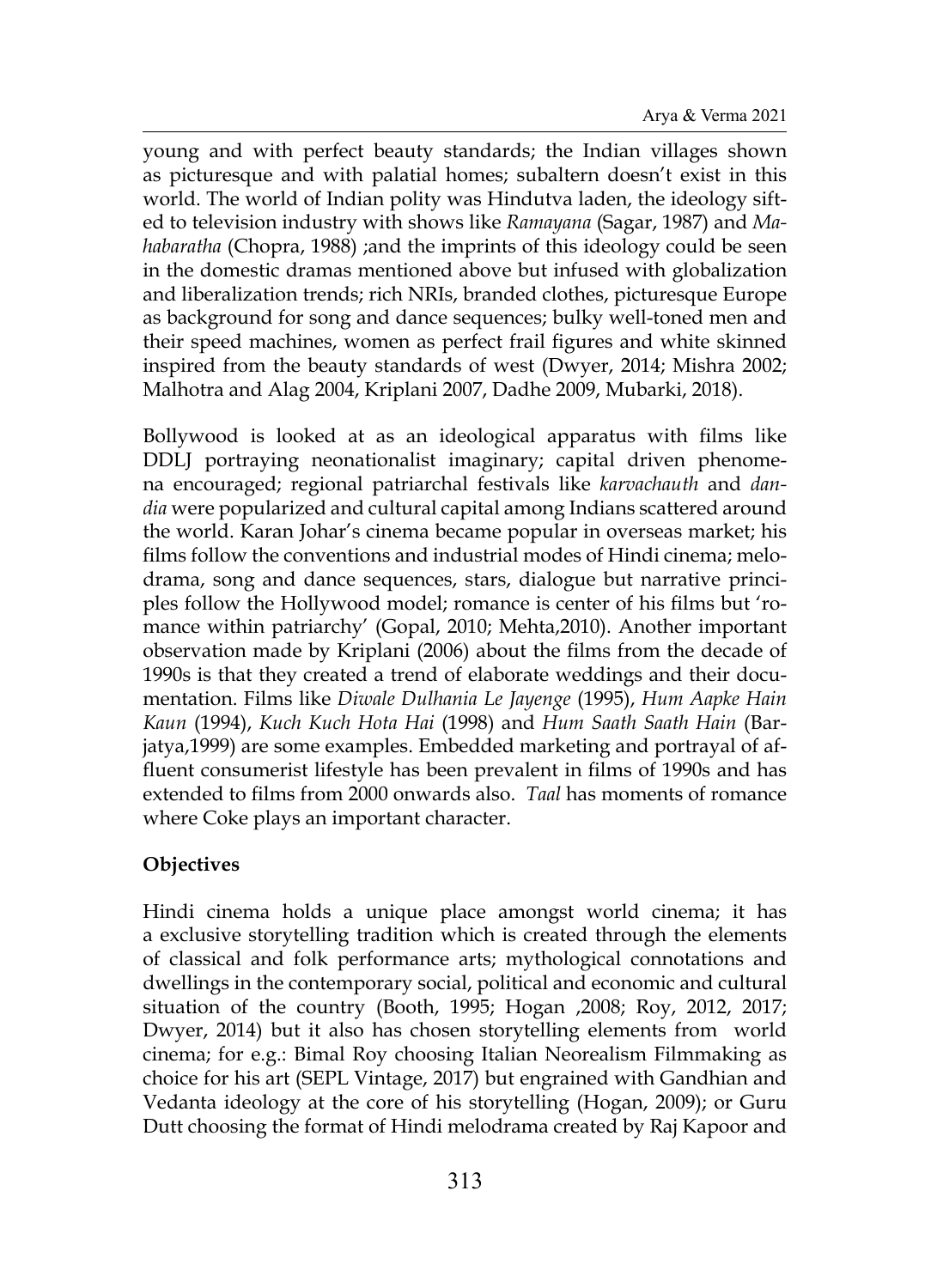renewing it with elements of neorealist filmmaking; inspired by the motif of *Devdas* in *boi* (true to book adaptations) and elements of classical song and dance from Indian music creating important films from the golden period of Hindi cinema (Cooper,1998; Rockwell, 2010). Thus, the research objectives of this research paper are:

To make a comparative analysis of portrayal of romance in two films from middle Hindi cinema and Bollywood respectively.

To use the essentials of *Rasa Theory* to understand storytelling, romantic portrayals, characterization and use of para-diegetic elements in Hindi cinema and Bollywood.

To observe how the social, political and economic trends at a certain time in India affected its filmic storytelling.

# **Indian Cinema and Rasa Theory**

*Natyashastra* written by *Bharatmuni* is an ancient seminal work which at length explains the workings of Indian performance arts. From the sets, to the kind of performance, importance of song and dance, evocation of emotions, costumes and performance of characters; how a certain story or character should be performed. Indian classical arts and folk-art both take its roots from Natyashastra. Indian Films with a *swadesh* context were created by Phalke and most of his films are based on the principles of *Rasa* theory; Roy (2017) at length analyses Phalke's work through the rasa elements in his thesis.

Many scholars have attempted the use of *rasa* theory to analyse Hindi films; Schnieder (2009) in his paper where he discusses *HAHK* ; a heavily emotional film with a number of song and dance performances and plethora of festivals and food celebrations (though heavily criticized for such abundant portrayal of food where in our country many die for scarcity of even two meals (Bharucha(1995)); he tries using cognitive culturalist methodology to explain why Hindi films have multiple plots, song and dance sequences which act as para-diegetic tools, and are heavily sentimental. Hogan's (2003, 2008, 2009, 2009) works try to understand how Hindi films can be analysed using general 'emotional and perceptual capacities and propensities that are universal' and also through the cultural expectations of our country; for e.g.- Bimal Roy's *Sujata* (1959) can be analysed by understanding the use *Vedantic*principles/philosophy which drives the plot of film; Gandhian philosophy of eradication of untouch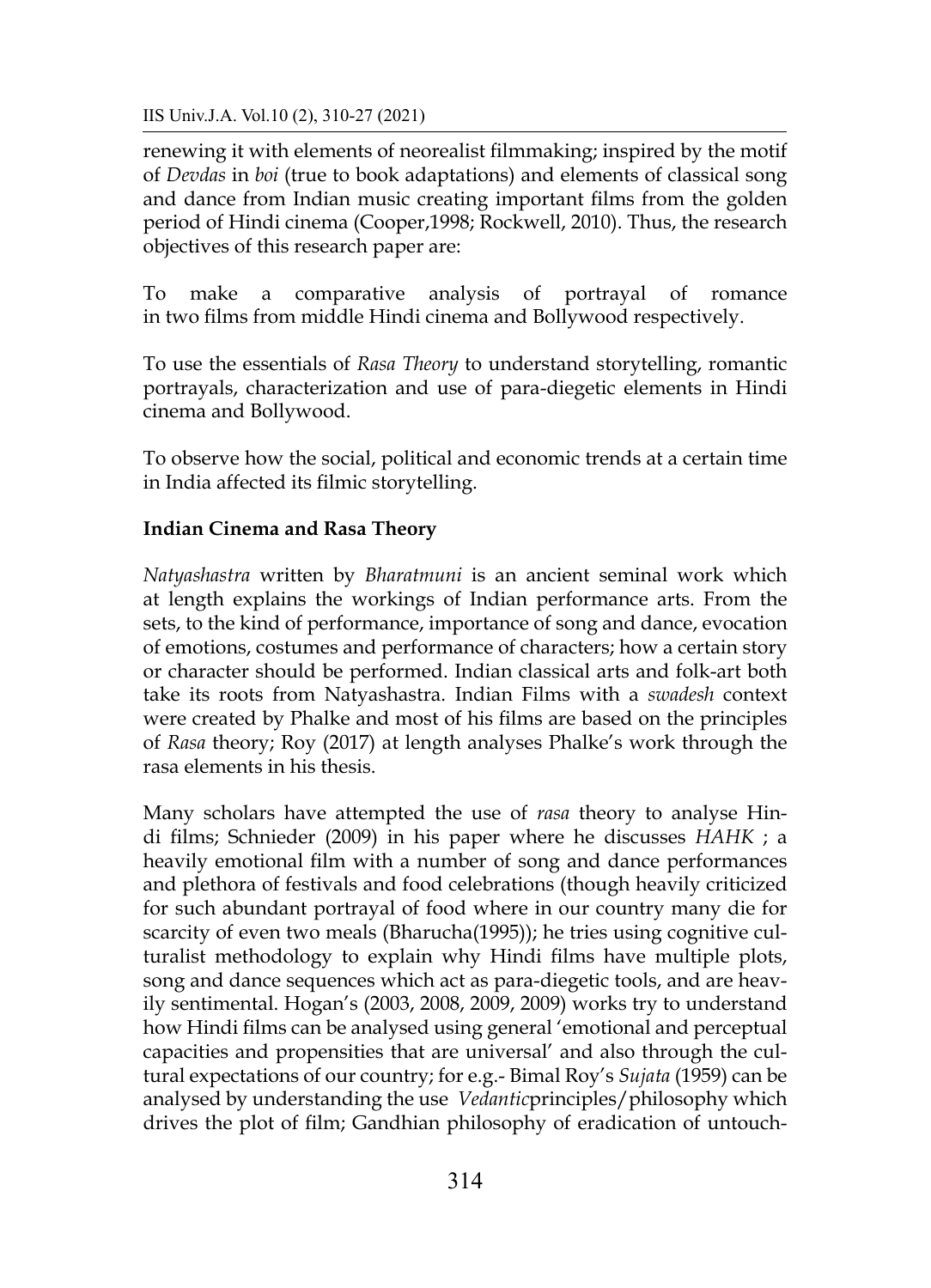ability is also a dominant message of the film; besides the use of camera, edit techniques and music to create a visual message (in the image of Italian neorealist films) which was a precursor to the real simple middle cinema films.

## **Rasa-based Analysis of Films:** *Vibhavas, Anubhavas, Bhavas*

Figure 3: A model of film analysis based on Roy's (2017) strategy using Rasa Theory elements

The Determinants (*vibhavas*) are the 'physical stimulants' of a story like plot, theme, setting, cinematography, time and space, dramatic conflict and resolution, characters, their projection and motivation. The Consequents (*anubhavas*) are the emotions generated out of experiencing the determinants; for e.g.: watching Shahrukh Khan on his death bed in *Kal Ho Na Ho* (Advani, 2003)*;* teary eyed friends and family around, the sombre ambience of the hospital, dominant use of colour white which signifies purity and surrender and the theme music; overtly sentimental performance of Shahrukh makes the experience of understanding films motive; *karuna* (compassion) towards the dying protagonist much achievable.

The 'Emotional mood states of a human being' (*Bhavas*) are the *vyabhachari* or transitory mental states creating in combination with eight voluntary states of emotion to generate a *sthayibhava* (one major emotion) to which all other emotional states are subservient. This leads to the generation of a rasa that the audience achieves by the end of a performance. Roy (2017) explains:

> *Rasa* is achieved in the audience or the viewers as a reaction to the experience of a scenario, or a film in entirety; and not in the actor, whose *abhinaya* (performance) is *only* the source of the *bhavas* that trigger the *rasa*.

Bharata defines *bhava* as the basis from which *rasa* is generated; using four kinds of representation: imitation by speech (*vachika*), imitation by costume (*aaharya*), imitation by gestures (*angika*) and imitation by psychic change (*sautvika*). Jones (2009) critiques *Slumdog Millionaire* (Boyle, 2008) as a film which failed to be a typical Hindi cinema film as it lacked the required combination of *vibhavas, anubhavas* and *bhavas* as to give audience a *rasic*experience; in comparison, he discusses *Rang De Basanti* (Mehra, 2006) as a typical Hindi film which is able to evoke *shanta* rasa by the end of film in audiences. Croteau (2014) deliberates how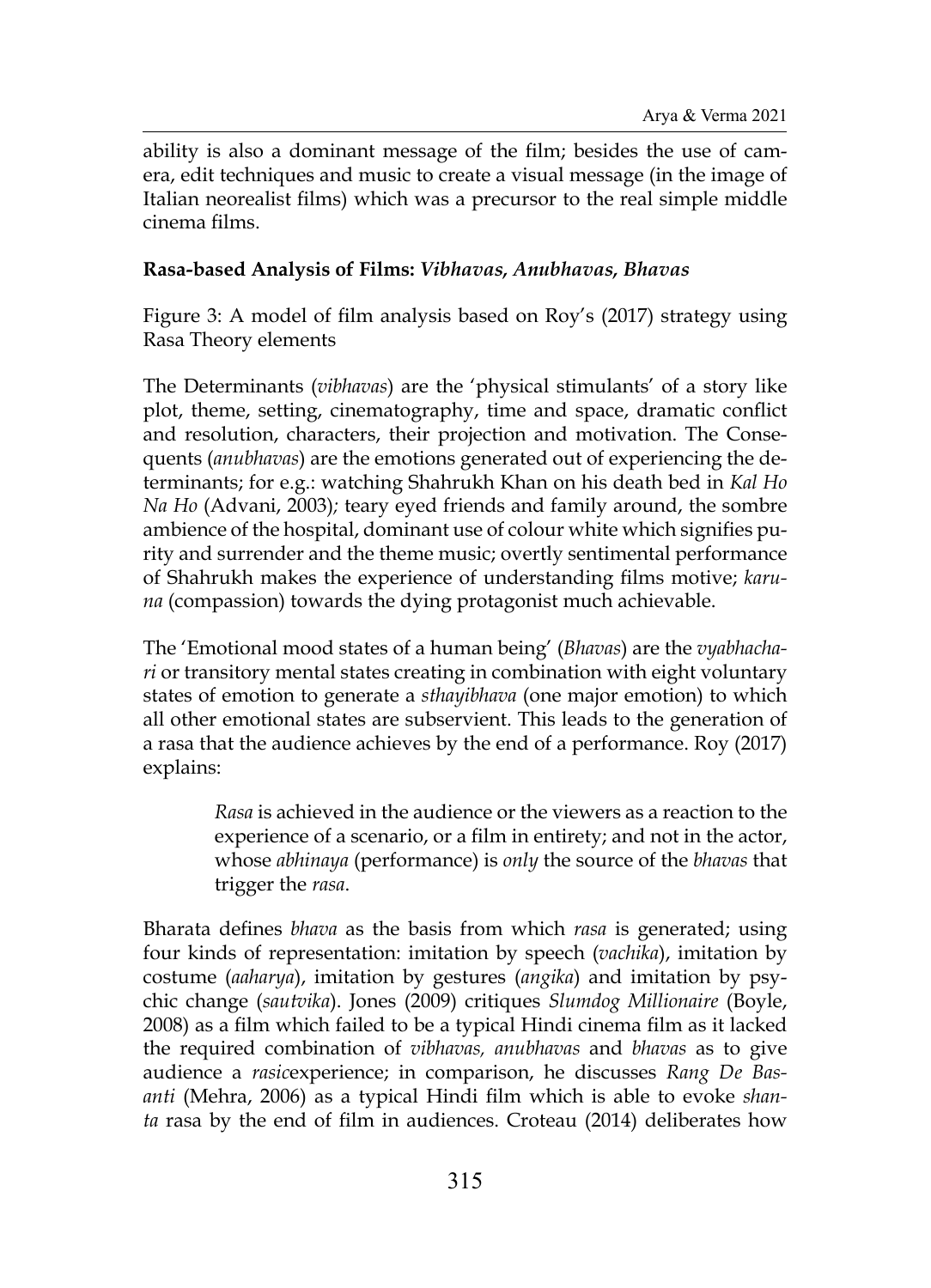Bhardwaj made use of extreme emotional portrayal by Shahid Kapoor as *Haider* (2014) (*Shoka* (sorrow), *krodha* (anger), *Jugupsa* (disgust) bhavas), the use of Hamlet motif, context of Kashmir problem and the melodrama and song and dance tools of Hindi cinema to give a subtle political commentary on the miserable situation of Kashmiris.Chakravorty (2009) at length debates based on her ethnographic studies with the dancers working in Hindi film industry on how dance has changed form in Hindi cinema from being purely based on *Natyashastra* essentials to the generation of item numbers, remixes, influence of consumerist, globalized and postmodern trends around the world upon the song and dance sequences in Hindi cinema. Also interesting are the studies of Booth (1995), Lutgendorf (2005) and Sarrazin (2008) which deliberate the epic verses *Ramayana* and *Mahabharata* and other epic and folklore stories as the bedrock of narratives of Hindi cinema; for e.g.- *Hum Saath Saath Hain* (Barjatya, 1999) uses the Ramayana motif time and again in the story; the use of picturesque environs for *sringara/rati* (romance) performance in the story and its connection to Hindu mythological texts (the erotic ascetic shiva and his consort live in Himalayas; other celestial beings like *devas* or *yakshas* perform *sringara* in serene environment of snowy peaks); also for the portrayal of *sringara* there are a variety of song and dance performances in Hindi cinema like the public and private love songs.

## **Rasa-based Analysis:** *'Sringara'* **in** *Chitchor* **versus** *Main Prem Ki Diwani Hoon*

Figure 4: Poster of film *Chitchor*

## Figure 5: A still from film *MPKDH*

*Chitchor* (Mukherjee, 1976) is a typical middle cinema film; a *boi* (Rajadhakshya, 2016) in the filmmaking style of Bimal Roy (SEPL Vintage, 2017); simple *mise en scene*, abound in natural beauty; minimally filled frames; simply adorned actors with negligible makeup and complex characterizations, psychologically complex yet subtle characters; and narrative projects more through visuals rather than dialogues, a sans typical Hindi cinema style before this genre of middle cinema erupted. It's a love story set in the picturesque environs of Mahabaleshwar (Bhattacharya, 2014); Vinod (Palekar) arrives in Madhupur and village headmaster Mr Chaudhary (Hangal) and his wife welcome him as a prospective groom for their daughter Geeta (Wahab) who has just given exams for matriculation. Vinod arrives instead of his boss Sunil Krishna (Ghatge) who is the actual prospect and this forms the conflict in the film.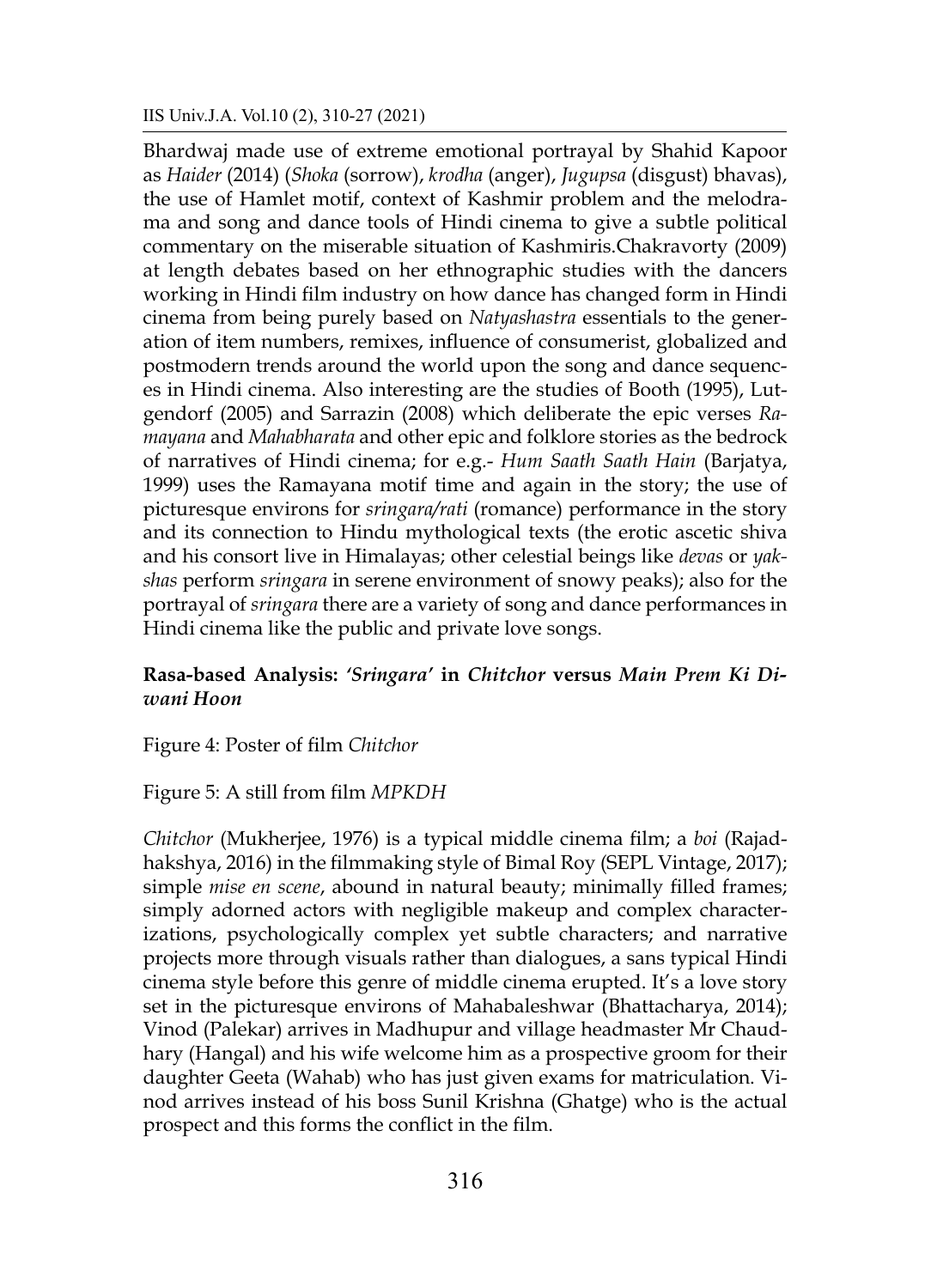The film is based on novel *Chittachakor* by Sudip Ghosh; Vinod is a music lover and through his (Palekar) effortless portrayal of a middle-class man who is employed in city (Poduval 2012, Bhatia 2020) and is enamoured by the beauty and serenity of Madhupur and is won over by the simple and hospitable people of the village, he completely slips into the cult of affable young man of middle cinema. Geeta (Wahab) is dressed in simple sarees and minimal make up and sparse jewellery, a neckpiece, *jhumkis* and few bangles. She is a fun-loving girl who loves to play with Deepak (Raju), is happy in her small world and keeps a distance from the prospective groom except handing him a bouquet of flowers every day on insistence of her mother.

Vinod loves the place and is enticed by the simple and subtle *gaon ki gori* (beautiful village girl); depicted by the song:

Gori tera gaon bada payara mein to gaya maara ake yahan re…

Uspe tera roop Saada Chandra ju aadha adha jawa re…

Jhar jhar jharte hue jharne mann ko lage harne…aisa kahan re

A *nazar milana* (when eyes speak the language of love) song (Sarazzin, 2008); a para-diegetic instrument through which Vinod tries to dwell his feelings to Geeta who is oblivious to his attraction. *Sringara* is never upfront in this film; Vinod and Geeta keep meeting, have conversations, Deepak is their forever companion whenever they go out for evening walks. The bond that they develop for each other is shown through their happiness expressed byfacial expressions and gestures (*angika*), their dialogues (*vachika*) never express their love for each other. Songs are used as the tool through which *sringara/rati* moments are generated(Hogan, 2008, 2009). Love for classical music and its ability to express life is mentioned in the film.

Vinod: *Inme Jeevan ke har ek ehsaas ko bakhubi peesh karne ki kala rehti hai…*

Natural beauty has been used in abundance to depict *sringara;* pan movement, long shots to cover the stretch of greenery, sun through the maze of branches and music in combination are used to build up the aesthetic of love. In *gori tera gaon* song a close shot of anklet adorned feet of Geeta is depicted to express beauty of moment, it reminds of Bimal Roy's *Bandhini* (1963) the song, *abke baras bhej bhiaya ko babul*, where close up of feet in rhythm with music, hands moving the *chakki*, faces to express pain of *birah* (longing to meet family) are shown. *Vibhava* creates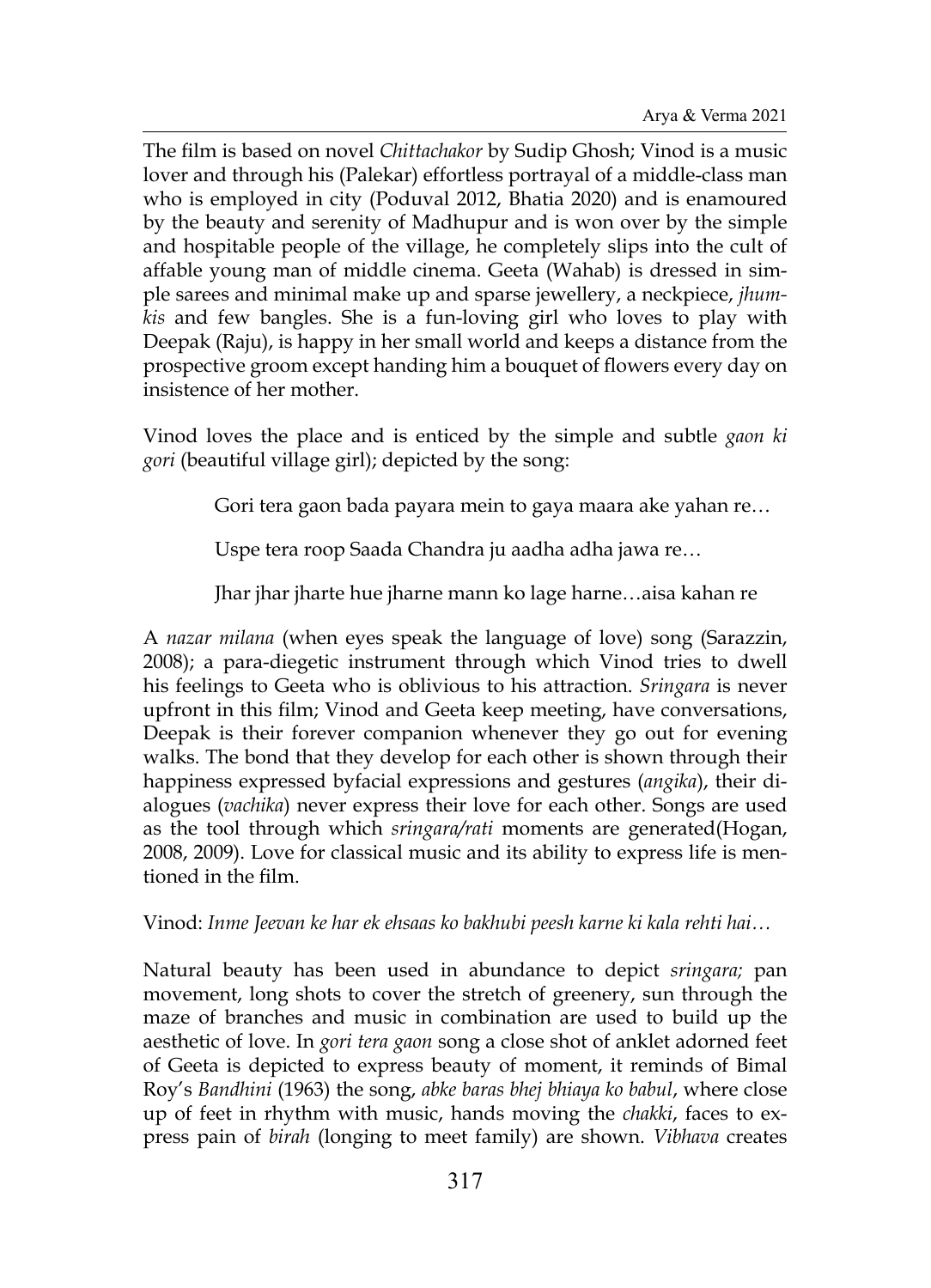an atmosphere for love to bloom, love-erotica to be expressed in nature amongst mountains and snow (Lutgendorf, 2005); here greenery and peaks of Mahabaleshwar and Panchgani. A combination of long shots of nature and mid shots and close ups of characters built up the romance between the two:

*Jab deep jale aana jab shaam dhale aana…sanket milan ka bhool na jaan*

*Mera pyaar na bisrana…*

No conversations are used just gestures and facial expressions (*angika* and *sautvika*) and *mise en scene* (*vibhava* and *anubhava*) create *rati* bhava to experience *sringara rasa* by the *rasic.*

# *Teri raah nihaaronga…*

Through Geeta's facial expressions and Vinod's eye expressions and smile *sringara* is depicted; mundane and simple moments - serving food, small conversations, travel are used to depict romantic moments. In one scene zoom in of a frame of Geeta and Vinod through the front glass of jeep is used to show mingling of middle-class man and rural folk and nature in background.

## *Nit saanj savere milte hain*

# *Unhe dekhehe tare khilte hain*

A walk-through sunset in nature abound Mahabaleshwar; long shot captures colours of sunset; *sambhoga sringara* created by showing Geeta in Vinod's loose embrace; it's a private love song (Sarazzin, 2008).

Conflict in the story arrives with revelation of arrival of the actual groom Sunil Krishna; Geeta's parents' attitude towards Vinod changes; it brings great pain to her shown through the *ayogya sringara* moments; like she crying captured through window bars and dim lighting; created through *vibhava, anubhava* and *bhava* of the moment. Likewise, when she is sent to present a bouquet of flowers to Sunil, she imagines Vinod in his place and gloom overcomes her. Vinod and Geeta's growing feelings of *sringara* are depicted through the public love song (Sarrazin, 2008):

*Tu jo mere sur mein sur milale sang gale to zindagi ho jaye safal*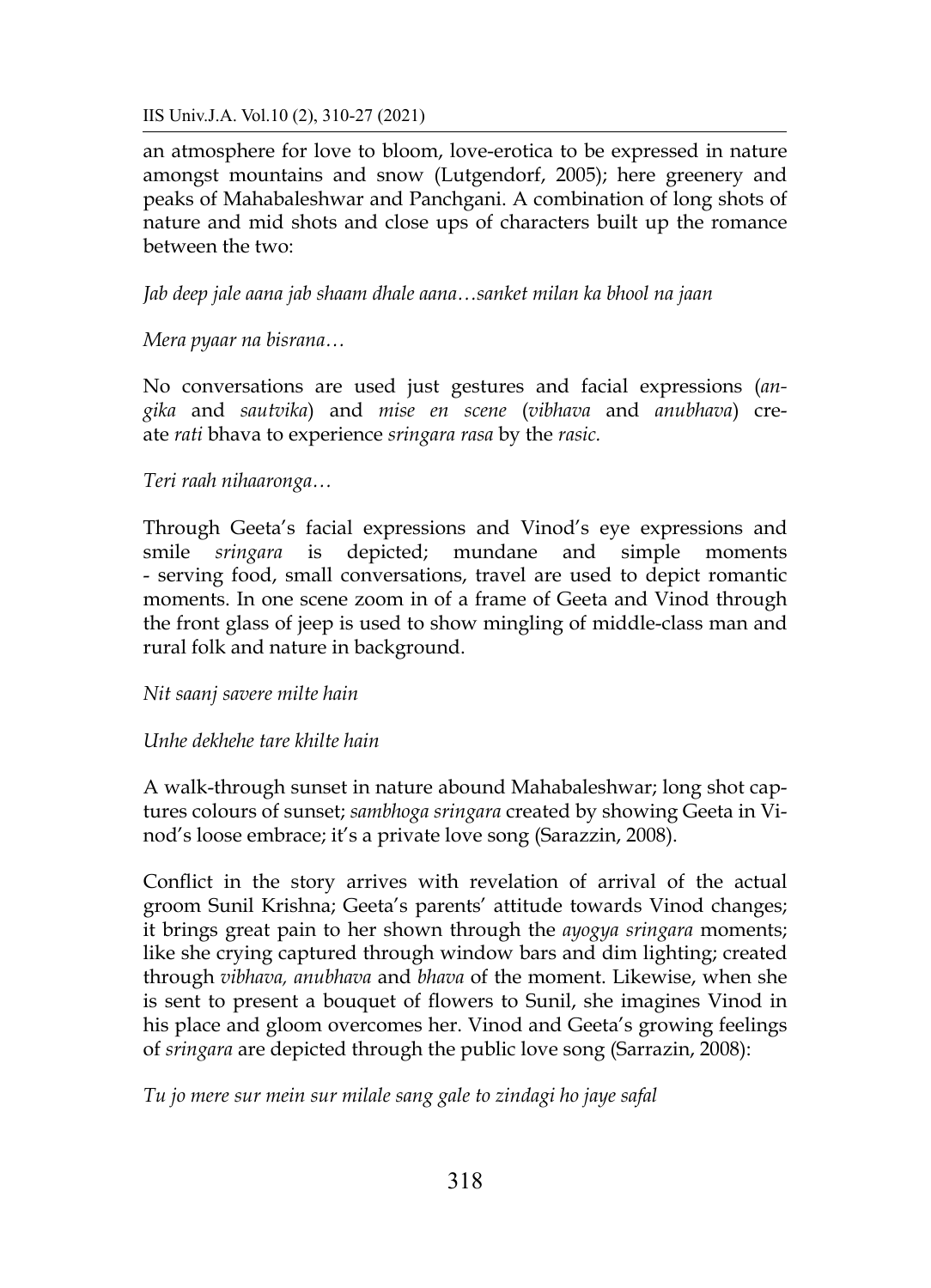*Tu jo mere mann ka ghar banale…to bandagi ho jaye safal*

In contrast, *MPKDH* (2003); is a film based on the story of*Chitchor* but never catches on the subtlety and simplicity of the narrative of latter; instead, it is created in the tradition of domestic drama genre (Mukherjee, 2020; Vasudevan, 2020; Malhotra and Alag, 2004; Dadhe,2009; Punathambekar, 2010) whose primary audience were the diaspora Indians. Sanjana (Kapoor) is shown as a modern educated girl in her twenties who has just graduated and her parents are in search of a suitable groom for her; her modern thinking and independent nature is expressed through the song:

*Papa Ki Pari… Its our world, its our life Its our world, its our life…*

The ambience of the college, Sanjana's attire and choice of musical instrument (guitar) everything except her parents (Shivpuri and Pankaj Kapoor) are drenched in the colours of globalization and consumerism like in a Johar or a Chopra film (Gopal, 2010; Mehta, 2010). Punathambekar (2010) quotes Rajat Barjatya, marketing manager *MPKDH*:

Everyone knows that Rajshri has made family films that appeal to viewers in every strata of society across India . . . today, we wish to appeal to families all the way from Bihar to Manhattan. From Bihar to Manhattan, Indian families everywhere …

The setting of the town Sundarnagar – 'the town of idealized dreams and bourgeois opulence' (Ashraf 2005); the houses and the city none look like anything in India but households belong to the icons of traditionalismthe *sanskari* family, palatial living rooms, regal driveways, manicured parks, snow clad mountains and lush streams; Sundernagar has everything which is a middle class dream, new India's aspiration (Dwyer, 2014) but at the same time regressive because it is India elsewhere, a home which is sans subaltern and minority, a Hindu elite house resplendent with brands and luxurious lifestyle but ideology is Hindutva loaded (Malhotra and Alag, 2004; Ashraf, 2005; Dadhe,2009; Punathambekar,2010; Dwyer,2014). The city Sundarnagar which is mentioned as a small hill station in India is actually extensively shot in New Zealand in picturesque locations like Auckland, Queenstown and;Sophia College is actually Hagley community college in Auckland (Rai, 2020). *Vibhava* and *anubhava* created here are not in sync with the narrative.

Prem (Roshan) has the masculine physique and speed machine synony-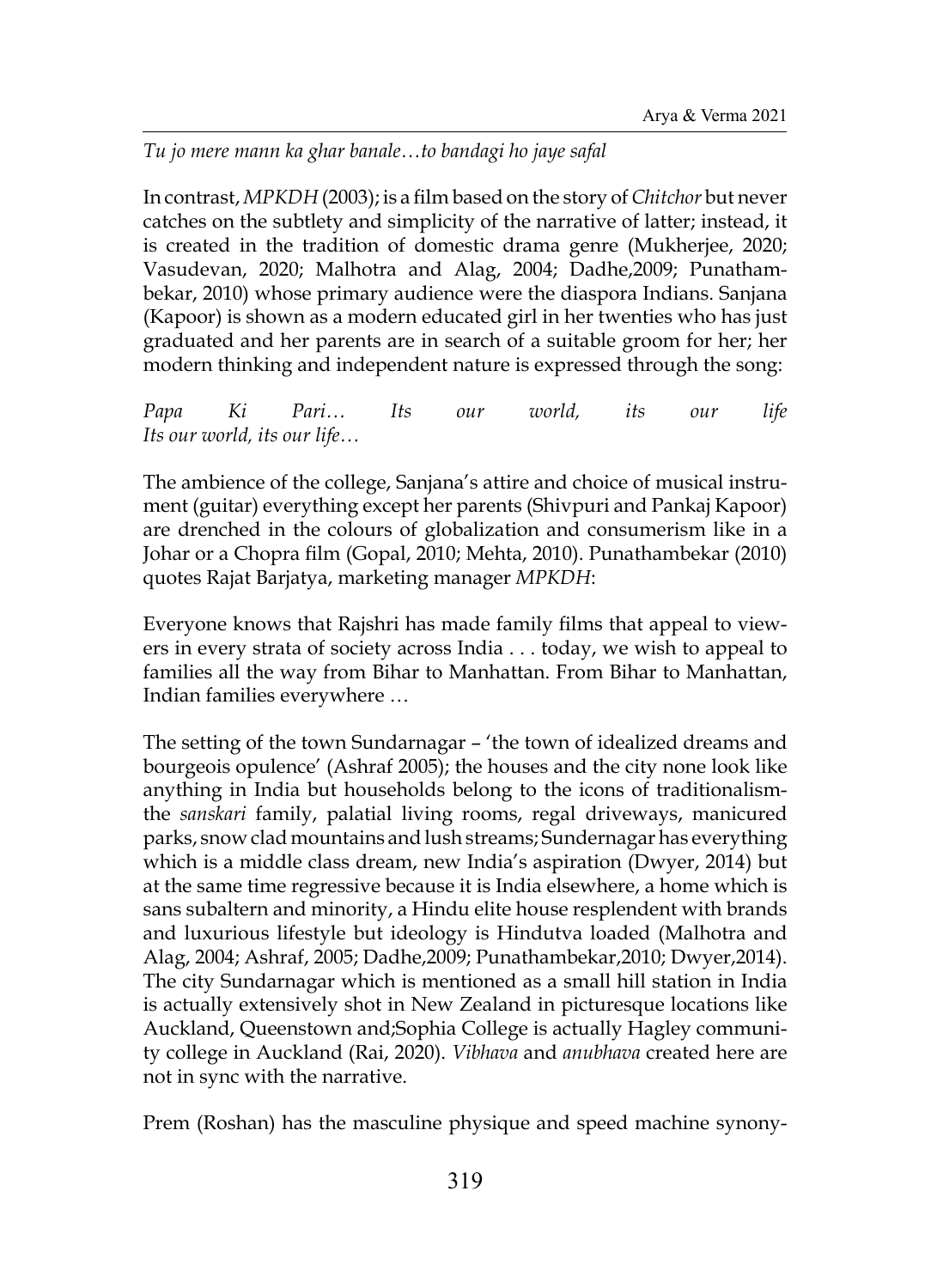mous of the domestic drama genre of 1990s and early 2000 (Kriplani,2007; Mubarki,2018); a look at Sanjana's photos and he is completely enamoured. Sentimentalism and emotionally heavy performances are a norm in Hindi cinema (Mishra, 2002; 2009) but the performances (*abhinaya*) here are exaggerated; so Prem (Roshan) reacts overtly to beauty of Sundernagar; strained NRI accent, or banters with Sanjana's friends; extreme efforts to look modern and fashionable shown through facial expressions and body language (*angika* and *vachika*) ; it's a case of failed characterization compared to the affable young man of 1970s, his character and mannersims (*abhinaya* and *bhava*) are natural and subtle. Sanjana's character goes through changes which are not in sync with her establishing traits through first two para-diegetic breaks *papa ki pari* and *bhatke panchi*.

Sanjana initially is portrayed as a modern Indian female but she can't make decisions about her love life; she is unsure about Prem's advances till her teacher comes to her rescue; a psychologically redundant character in the likeness of Hindi film female protagonist stereotype (Prasad, 1998; Virdhi, 1999; Derne 1999, 2000; Mishra, 2002; Kidwai 2016; Kaur and Sharma, 2017; Khan and Taylor, 2018; Sharma, 2017). She is wearing western clothes and talks about female freedom but unable to take life decisions in time of need. When she realizes her love for Prem depicted through the song:

Dil Ne Bahut Roka Maine Bahut Toka...(x2

Pyaar Na Maana Mera Pyaar Na Maana

Teri Zindagi Mein Chali Aayi Chali Aayi..(x4)

Aaie Aa Aa O...(x4)

Sanjana comes across as a character who is not adventurous at all and fun and excitement enter her life only with the arrival of mighty and romantic Prem; in contrast; Geeta comes across as a believable character who is simple and petite but has a mind of her ownthroughout the narrative; it is she who chooses Vinod over Sunil. The narrative and characterization are not in sync with *vibhava, anubhava* and *bhava* generated in *MPK-DH*. *Sanjana I love you* and *O Ajnabi* are songs which are private love songs (Sarazzin,2008) depicting *Sambhoga sringara;* though the *vibhava* and *anubhava* are in sync with *sringara* requirements; rain, music, songs but *abhinaya* and in turn *bhavas* are superficial and exaggerated; as mentions Chopra (2012) also in her review that Roshan and Kapoor hademotionally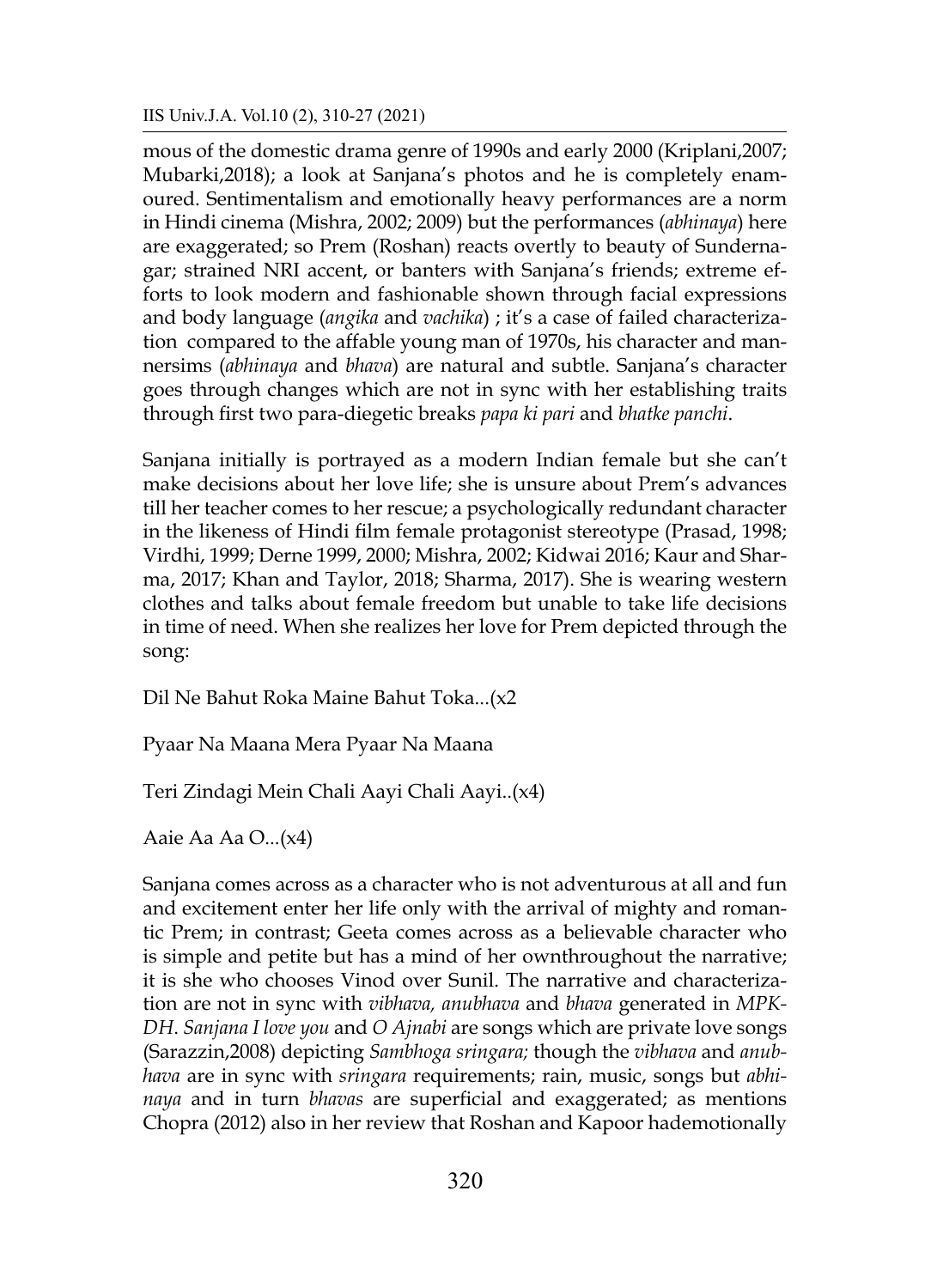exaggerating performances and Bachchan had poor costumes and underplayed character; in fact, she uses an industry insider's statement:

Did you like the three animated creatures - the dog, parrot and Kareena Kapoor?

Sanjana, as soon as she falls in love; makes *sharm* (being petite) her dominant characteristic; as was Suman's in *Maine Pyar Kiya* (Barjatya, 1989); quite popular and appreciated character among the male audiences at theatres where an ethnographic study on consumption pattern of Hindi cinema was done by the mentioned researcher (Derne 1999, 2000). When Prem Kumar (Bachchan) arrives and the conflict in the narrative arises; Himani Shivpuri's character (mother) is limited to the caricature of a stereotype orthodox Indian mother compared to Dina Pathak's *abhinaya* in *Chitchor*; she also resents the wrong choice but it is believable and not exaggerated (Chopra, 2012; Lokapally, 2014; Mukherjee 2020; Vasudevan, 2020). Sanjana can't even express her choice of groom except showing tears and pained facial expression (abhinaya through *vachika, angika* and *aharya*; *sautvika* is absent);in contrast; Geeta (Wahab) of 1970s though a *gaon ki gori* has a modern outlook and a strong mind to make a choice and defy patriarchy and societal moorings.

The unbelievable, surplus *misc en scene*; exaggerated *abhinaya*; non psychological stereotypical characterization is not in tandem with the narrative which is an adaptation of the classic of 1970s; it also fails to contextualize the film to the consumerist, globalized India of 1990s; which was the aim of director. The *vibhava, anubhava* and *bhavas* are not in sync; *angika, vachika* and *aharya* seem to be superficial and *sautvika* is absent. This film is not even representative of aspiration of modern middle class of India (Dwyer, 2014) or cannot fit into the bracket of contemporary Bollywood (Wright, 2015). The story, its representation and characters are not able to give a *sringara rasa* adorned performance while as it is a romantic story.

## **Conclusion**

Whether it is the *masala* Bollywood film, or a film belonging to middle or parallel cinema of 1970s; the domestic drama genre or a *hatke* or contemporary Bollywood film; if its *misc en scene* and characterization and performance goes contrary to the narrative; the film will not be able to evoke *rasa* in an audience; and he/she will not be able to receive the stature of a *rasic* who feels satisfied with a performance emotionally and psychologically. *Chitchor* is a low budget film but uses the tools of film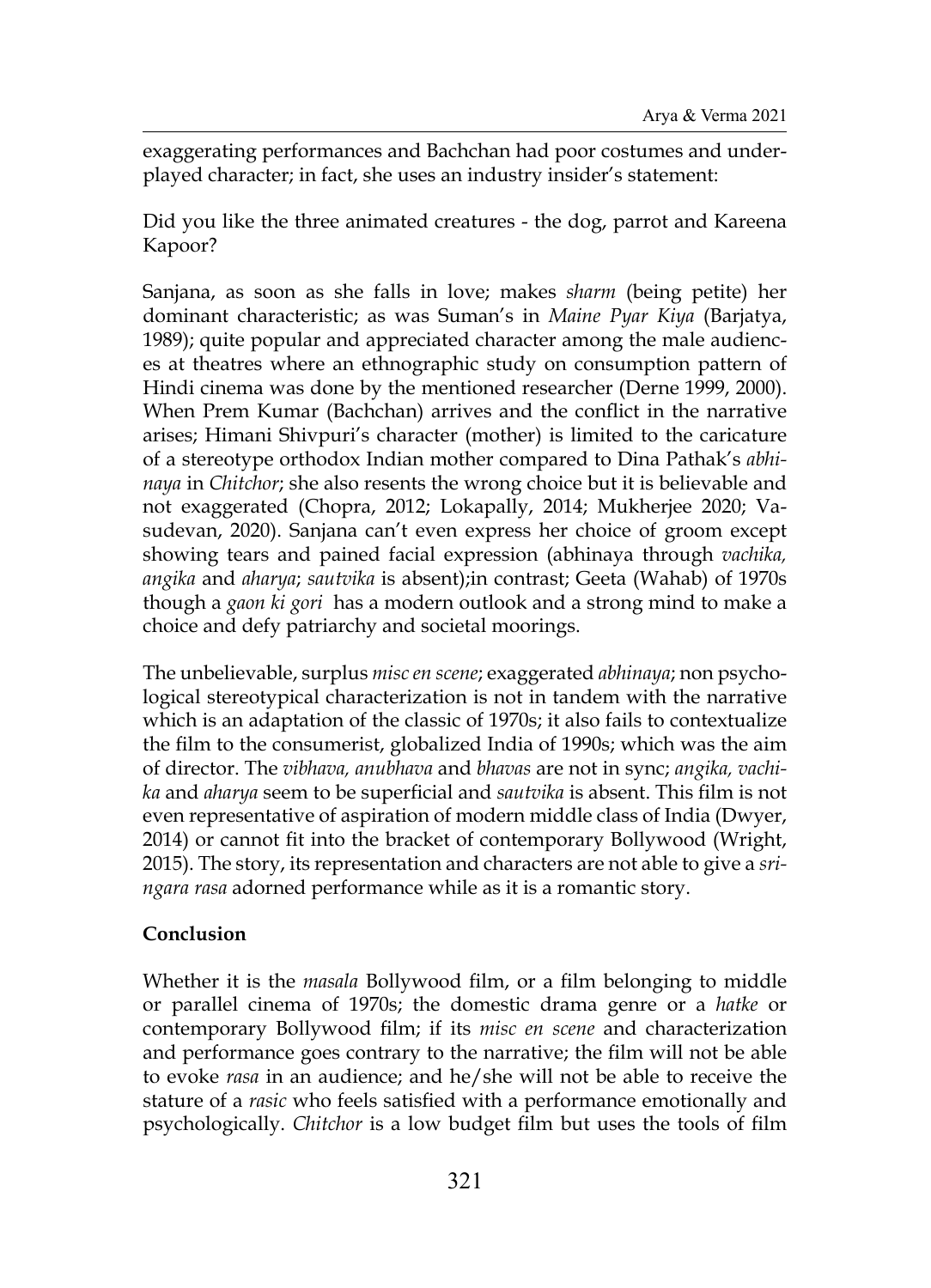medium technical as well as aesthetic to bring a true *sringara rasa* engrained performance; a film which remains true to its story (a *boi*) through the audio-visual medium as well and remains true to the middle-class world of 1970s and genre requirements of middle cinema as well. But *MPKDH*, though a domestic drama genre film but lacks believability of narrative w.r.t its *misc en scene* and characterization as well as *abhinaya* by the actors. Thus, the film is unable to evoke *sringara* in its true sense. Though marketable and bound within the paradigms of commercial mass art; the *vibhava* and *anubhava* should represent the requirement of the story and the *bhavas* should evoke one permanent rasa in the audience; here *sringara*; which the film *MPKDH* fails to do.

Hindi cinema has given numerous kinds of films over the years from mythologicals, to socials, to *masala* films, violent romances, art house, domestic dramas, *hatke* films and evolves to produce new variants; it has been carved out with an indigenous style which gives it a unique character but it has also been influenced by international filmmaking techniquesas well. Though Hindi films are known to be far from reality , melodramatic and infused with song and dance performances but the world it creates has a verisimilitude of storytelling, characterisation and infusion of multiple plots, connotations from mythology and unique para-diegetic elements inhabited in the contemporary world which the film reflects and thus, gives it a unique character; the performances and aural-visual enactments also are touched by the rasa elements; but if any of these ingredients is absent the film loses touch with its audience and cannot give them the catharsis they desire; as is the case of *MPKDH.*

The budget can be limited; the setting can be constricted; the number of characters might be sparse; use of exuberant locations can be avoided; experimental film making or niche plots can be missing but what a Hindi film can't lose is its character; its complex text infused with western and eastern influences, bounded within either a director's art or a genre's verisimilitude; its para-diegetic breaks and its mytho-real world which is emotion laden and emotionally driven. It also cannot do without the performances created within rasa theory elements.

## **Works Cited:**

Ashraf, Kazi K. "Masala City: Urban Stories from South Asia." *Architectural Design 75*, no.5, 2005, pp. 62-69. https://architexturez.net/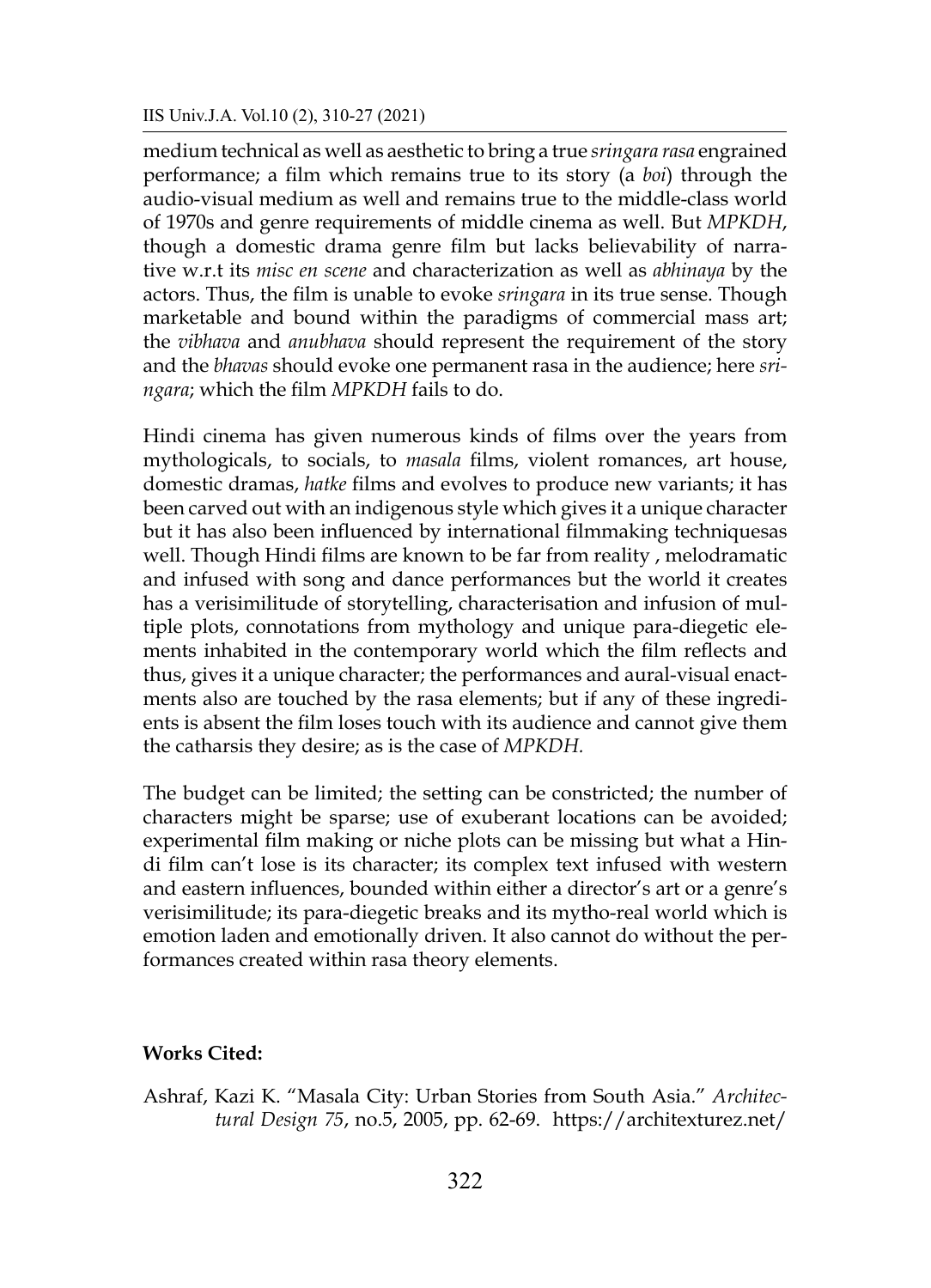doc/az-cf-173969

- Banaji, Shakuntala. "Young People Watching Hindi Films: ideology, pleasure and meaning*." LSE Research Online*, 3, 2006, pp. 12-18. http:// eprints.lse.ac.uk
- Bharucha, Rustom. "Utopia in Bollywood: 'Hum Aapke Hain Koun...!'." *Economic and Political Weekly*, vol. 30, no. 15, 1995, pp. 801-04. https://www.epw.in/journal/1995/15/perspectives/ utopia-bollywood-hum-aapke-hain-koun.html
- Bhatia, Uday. "Basu Chatterjee (1930-2020). The maestro of middle cinema." *TheMint*, 4 June 2020, [https://www.livemint.com/mint](https://www.livemint.com/mint-lounge/features/basu-chatterjee-1930-2020-the-maestro)[lounge/features/basu-chatterjee-1930-2020-the-maestro](https://www.livemint.com/mint-lounge/features/basu-chatterjee-1930-2020-the-maestro) of-middle-cinema-11591267795114.html
- Bhattacharya, Roshmilla. "Love in the time of letters." *The Times of India*, 25 Nov. 2014, https://timesofindia.indiatimes.com/entertainment/hindi/bollywood/news/IN-FOCUS-Love-in-the-time-ofletters/articleshow/45267034.cms
- Booth, Gregory D. "Traditional Content and Narrative Structure in the Hindi Commercial Cinema." *Asian Folklore Studies*, vol. 54, no. 2, 1995, pp. 169-90. *JSTOR*, www.jstor.org/stable/1178940.
- Bose, Nandana. "'Bollywood's fourth Khan': deconstructing the 'hatke' stardom of Vidya Balan in popular Hindi cinema." *Celebrity Studies*, vol. 5, no. 4, 2014, pp. 394-409. DOI: 10.1080/19392397.2014.9 17431
- Chakravorty, Pallabi. "Moved to Dance: Remix, Rasa and New India." *Visual Anthropology*, vol. 22, 2009, pp. 211-28. https://doi. org/10.1080/08949460902748113
- Chopra, Anupama. "Film Review: Main Prem ki Diwani Hoon." *India Today*, 19 June 2012, https://www.indiatoday.in/magazine/ your-week/story/20030714-film-review-main-prem-ki-deewani-hoon-starring-hrithik-roshan-abhishek-bachchan-kareena-792354-2003-07-14
- Cooper, Darius. "The Hindi Film Song and Guru Dutt*." East-West Film Journal*, vol. 2, no. 2, 1988, pp. 49-65.
- Croteau, Melissa. "Ancient Aesthetics and Current Conflicts: Indian Rasa Theory and Vishal Bhardwaj's Haider 2014." *Shakespeare Survey*, 2019. https://doi.org/10.1017/9781108588072.014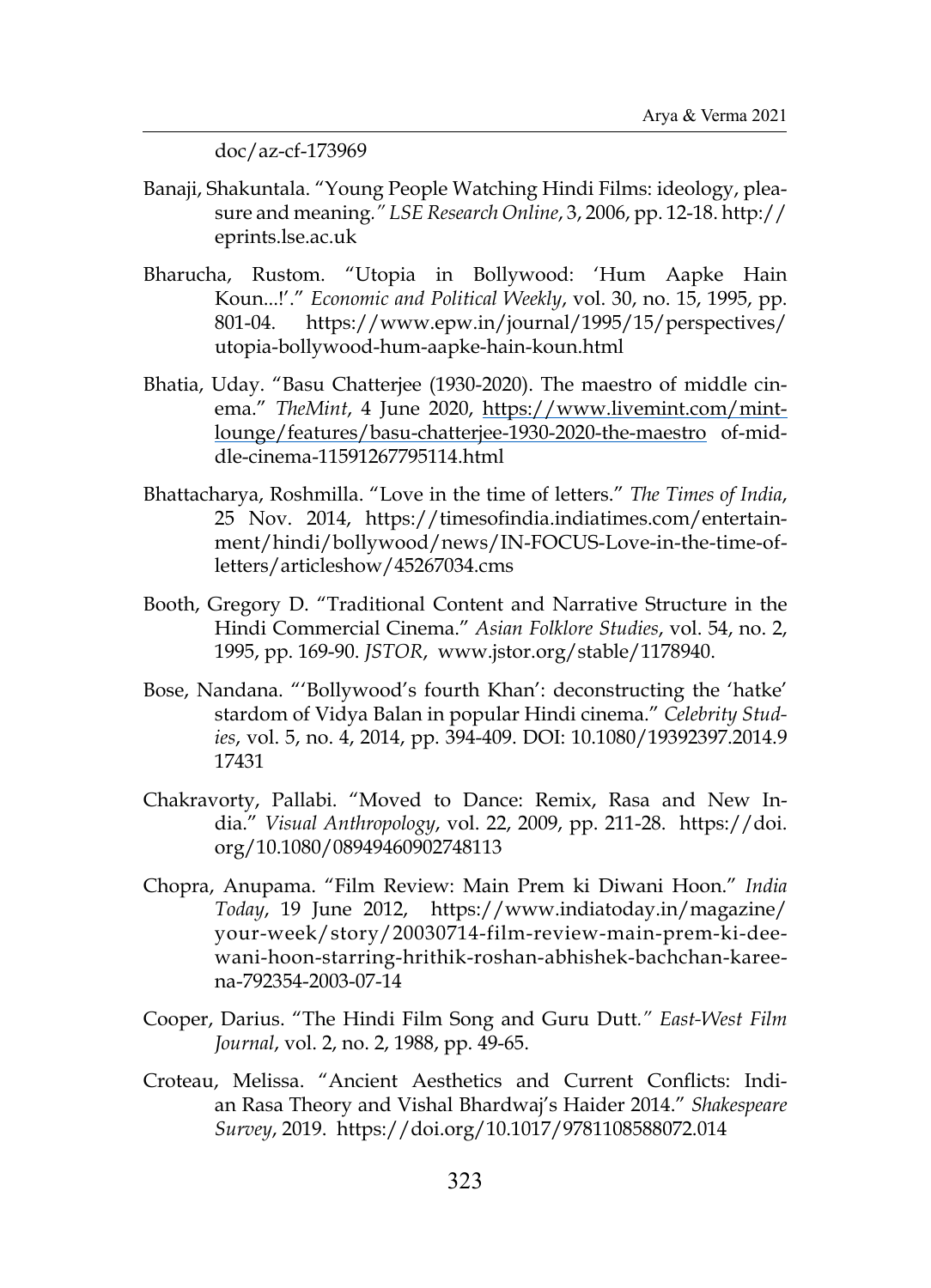- Dadhe, Kasturi. "Religious and nationalist Trends in Modern Bollywood Cinema." *Zeitschrift für Anglistik und Amerikanistik*, vol. 57, no. 1, 2009, pp. 9-20. *ResearchGate*, https://www.researchgate.net/publication/270478278\_Religious\_and\_Nationalist\_Trends\_in\_Modern\_Bollywood\_Cinema
- Derne, Steve. "Violence Against Women." *Sage Publication*, vol. 5, no. 5, 1999, pp. 548-75. vaw.sagepub.com
- Derne, Steve and Lisa Jadwin. "Male Hindi Filmgoers' Gaze: An Ethnographic Interpretation." *Contributions to Indian Sociology*, vol. 34, no. 2, 2000, pp. 243-68. https://doi.org/10.1177/006996670003400204
- Dwyer, Rachel. *Picture Abhi Baaki Hai: Bollywood as a Guide to Modern India*. Hachette India, 2014
- Ganti, Tejaswini. *Bollywood: A Guidebook to Popular Hindi Cinema*. Routledge, 2013.
- Gopal. Sangita. "Sentimental Symptoms: The Films of Karan Johar and Bombay Cinema." *Bollywood and Globalization: Indian Popular Cinema, Nation, and Diaspora,* edited by Rini Mehta Bhattacharya & Rajeshwari V. Pandharipande, Anthem Press, 2010
- Gupta, Chidananda Das. *Seeing is Believing*. Penguin Random House India, 2008.
- Hogan, Patrick Colm. "Rasa Theory and Dharma Theory: From The Home and the World to Bandit Queen." *Quarterly Review of Film and Video*, vol. 20, no. 1, 2003, pp. 37-52. http://dx.doi.org/10.1080/1050 9208.2003.10555039
- Hogan, Patrick Colm. *Understanding Indian Movies*. University of Texas Press, 2008.
- Hogan, Patrick. "Hindi Cinema as a Challenge to Film Theory and Criticism." *Projections*, vol. 3, no. 2, 2009, pp. 5-9. https://doi. org/10.3167/proj.2009.030201
- Jones, Matthew. "Bollywood, Rasa and Indian Cinema: Misconceptions, Meanings and Millionaire." *Visual Anthropology*, vol. 23, no. 1, 2010, pp. 33-43.http://dx.doi.org/10.1080/08949460903368895
- Kaur, Simran Preet, and Vandana Sharma. "A transition from Male Masculinity to Female Androgyny in Hindi Cinema." *Media Watch*, vol. 8, no. 2, 2017, pp. 287-94. https://mediawatchjournal.in/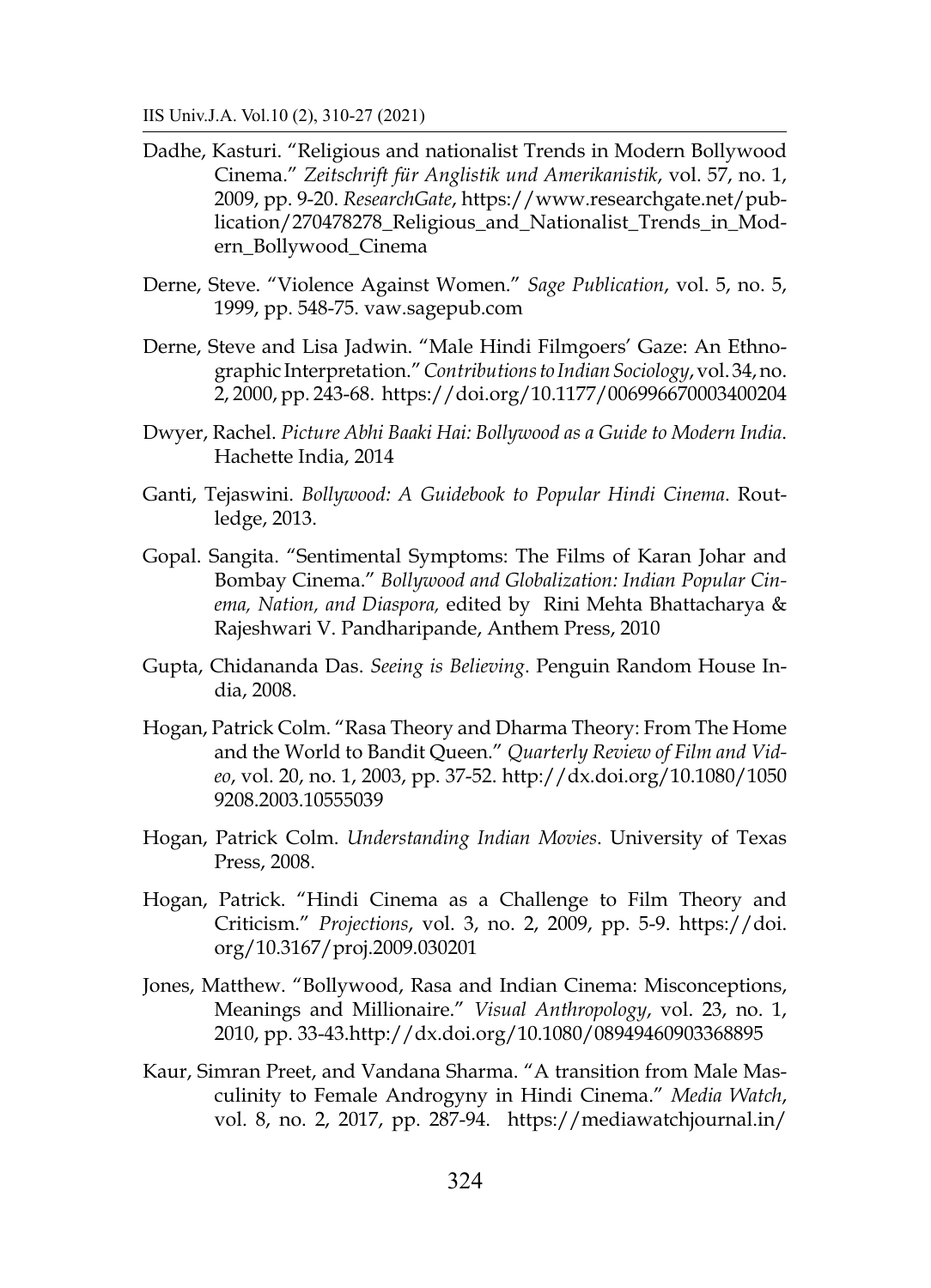mwj/may17-12.pdf

- Khan, Subuhi, and Laramie Taylor. "Gender Policing in Mainstream Hindi Cinema." *International Journal of Communication*, 2018. http:// ijoc.org.
- Kripalani, Coonoor. "Trendsetting and Product Placement in Bollywood Film: Consumerism through Consumption." *New Cinemas: Journal of Contemporary Film*, vol. 4, no. 3, 2007 pp. 197-215. *ResearchGate*, https://www.researchgate.net/publication/233621328\_Trendsetting\_and\_product\_placement\_in\_Bollywood\_film\_Consumerism\_through\_consumption
- Krishnakutty, Pia. "Middle class cinema's pioneerHrishikesh Mukherjee was all about stories with a heart." *The Print*, 27 Aug. 2019, https:// theprint.in/theprint-profile/middle-class-cinemas-pioneer-hrishikesh-mukherjee-was-all-about-stories-with-heart/282343/
- Lokapally, Vijay. "Chitchor (1976)." *The Hindu*, 23 Jan 2014, https:// www.thehindu.com/features/cinema/cinema-columns/chitchor-1976/article5609977.ece
- Lutgendorf, Philip. "Sex in the Snow: The Himalayas as Erotic Topos in Popular Hindi Cinema." *Himalaya: Journal of the Association for Nepal and Himalayan Studies*, vol. 25, no. 1 & 2, 2005, pp. 29-37.
- Malhotra, Sheena and Tavishi Alagh. "Dreaming the Nation: Domestic Dramas in Hindi Films Post 1990." *South Asian Popular Culture*, vol. 2, no. 1, 2004, pp. 19-37.

Retrieved from:http://dx.doi.org/10.1080/1474668042000210492

- Bhattacharya, Rini Mehta. "Globalization: An Incomplete Introduction." *Bollywood and Globalization: Indian Popular Cinema, Nation, and Diaspora.* edited by Rini Mehta Bhattacharya and Rajeshwari V. Pandharipande. Anthem Press, 2010.
- Mishra, Maitreyee and Manisha Mishra."Marriage, Devotion and Imprisonment: Women In Bimal Roy's Devdas And Bandini." *Global Media Journal*, vol. 3, no.1, 2012, pp. 1-12. http://www.caluniv.ac.in/ global-mdia-journal/Commentaries/C%205%20MISHRA%20 MISHRA.pdf
- Mishra, Vijay. *Bollywood Cinema: Temples of Desire*. Routledge, 2002.

---."Spectres of Sentimentality: the Bollywood Film." *Textual Practice*, vol.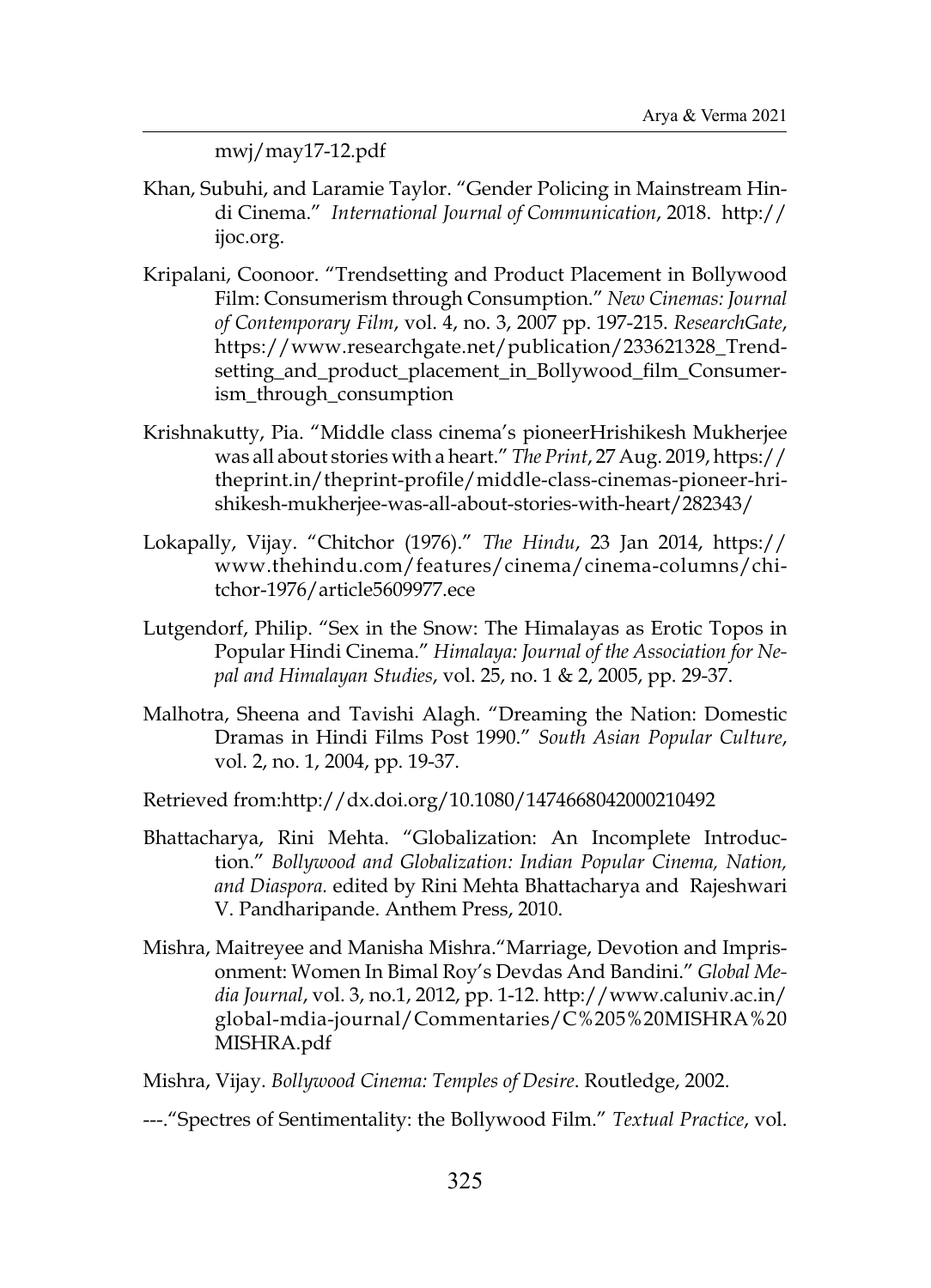23, no.3, 2009, pp. 439-62. https://uiowa.edu/indiancinema/ shri-420

- Mubarki, Meraj Ahmed. "Body, Masculinity and the Male hero in Hindi Cinema." *Social Semiotics*, vol. 30, no. 2, 2018, pp. 225-53. https:// doi.org/10.1080/10350330.2018.1547497
- Mukherjee, Nairita. "Wahiyat Wednesday, Main Prem ki Diwani Hoon: A Hrithik -Kareena Prem Kahani no one needed." *India Today*, 4 June 2020, https://www.indiatoday.in/movies/bollywood/story/ wahiyat-wednesday-main-prem-ki-diwani-hoon-a-hrithikkareena-prem-katha-no-one-needed-1687430-2020-06-10
- Poduval, Satish. "The affable young man: Civility, desire and the making of a middle cinema in the 1970s." *South Asian Popular Culture*, vol. 10, no. 1, 2012, pp. 37-50. http://dx.doi.org/10.1080/14746689.20 12.655105
- Prasad, M. Madhava. *Ideology of Hindi Cinema.* Oxford University Press, 1998.
- Punathembaker, Aswin. ""From Bihar to Manhattan": Bollywood and Transnational Indian Family." *Re-orienting Global Communication*, edited by Michel Curtin and Hemant Shah, University of Illinois Press, 2010. https://www.filmandmedia.ucsb.edu/wp-content/uploads/2018/02/92-re-orienting-copy.pdf
- Rai, Aishwarya. "Main Prem ki Diwani Hoon: Shooting Locations Include Scenic Places in New Zealand." *The Republic World*, 5 Aug. 2020, https://www.republicworld.com/entertainment-news/bollywood-news/main-prem-ki-diwani-hoon-shooting-location-innew-zealand-and-india.html
- Rajdhakshya, Ashish. "The 'Bollywoodization' of the Indian Cinema: Cultural Nationalism in a Global Arena." *Inter-Asia Cultural Studies*, vol. 4, no. 1, 2003, pp. 25-39, DOI:10.1080/146493703200006019535
- ---. *Indian Cinema: A Very Short Introduction*. Oxford University Press, 2016
- Rockwell, Daisy. "Visionary Choreographies: Guru Dutt's Experiments in Film Song Picturisation." *South Asia Popular Culture,* vol. 1, no. 2, 2010, pp.109-24. https://doi.org/10.1080/1474668032000132706
- Roy, Piyush. "Filming a Metaphor: Cinematic Liberties, Navarasa Influences and Digressions in Adaptation in Sanjay Leela Bhansali's 'Devdas'." *The South Asiainst journal,* vol. 1, no. 1, 2012. http://